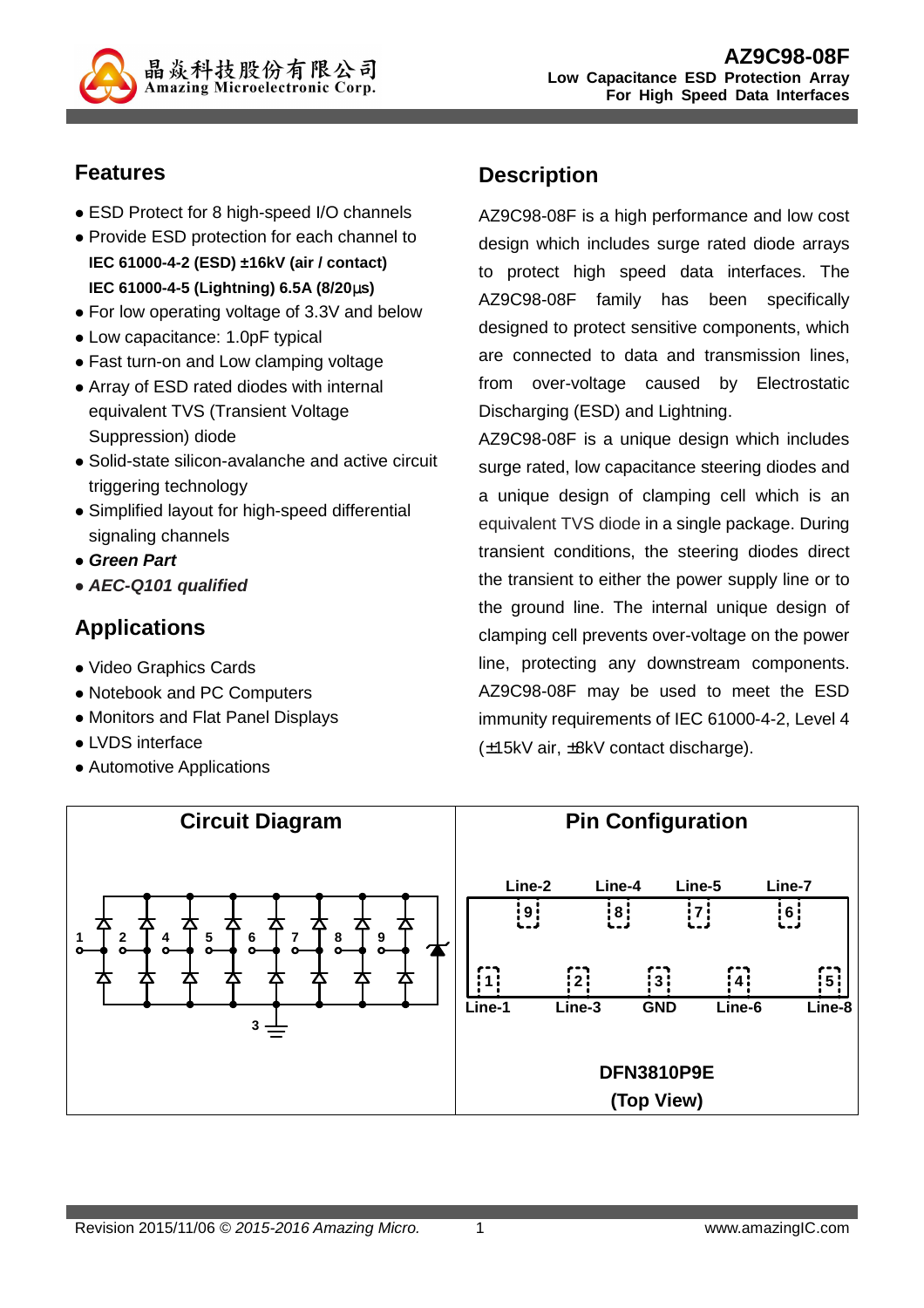

#### **SPECIFICATIONS**

| <b>ABSOLUTE MAXIMUM RATINGS</b>         |                        |                 |              |  |
|-----------------------------------------|------------------------|-----------------|--------------|--|
| <b>PARAMETER</b>                        | <b>SYMBOL</b>          | <b>RATING</b>   | <b>UNITS</b> |  |
| Peak Pulse Current ( $tp = 8/20\mu s$ ) | <b>I</b> <sub>PP</sub> | 6.5             | A            |  |
| <b>Operating Supply Voltage</b>         | $V_{DC}$               | 3.6             | V            |  |
| ESD per IEC 61000-4-2 (Air)             |                        |                 | kV           |  |
| ESD per IEC 61000-4-2 (Contact)         | V <sub>ESD</sub>       | ±16             |              |  |
| <b>Lead Soldering Temperature</b>       | ${\sf T}_{\sf SOL}$    | 260 (10 sec.)   | $\rm ^{o}C$  |  |
| <b>Operating Temperature</b>            | $T_{OP}$               | $-55$ to $+125$ | $\rm ^{o}C$  |  |
| Storage Temperature                     | ${\sf T}_{\sf STO}$    | $-55$ to $+150$ | $\rm ^{o}C$  |  |

| <b>ELECTRICAL CHARACTERISTICS</b>              |                             |                                                                                                  |             |            |            |              |
|------------------------------------------------|-----------------------------|--------------------------------------------------------------------------------------------------|-------------|------------|------------|--------------|
| <b>PARAMETER</b>                               | <b>SYMBOL</b>               | <b>CONDITIONS</b>                                                                                | <b>MINI</b> | <b>TYP</b> | <b>MAX</b> | <b>UNITS</b> |
| Reverse Stand-Off<br>Voltage                   | V <sub>RWM</sub>            | Pin-1, -2, -4, -5, -6, -7, -8, -9 to<br>pin-3, $T = 25 °C$ .                                     |             |            | 3.3        | V            |
| Reverse Leakage<br>Current                     | $I_{CH\text{-}\text{Leak}}$ | $V_{Pin-1.-2.-4.-5.-6.-7.-8.-9}=3.3V, V_{Pin-3}=$<br>$0V$ , T = 25 °C.                           |             |            | 1          | μA           |
| Reverse DC<br>Breakdown Voltage                | $V_{BV}$                    | $I_{\text{BV}}$ = 1mA, pin-1, -2, -4, -5, -6, -7,<br>-8, -9 to pin-3, $T = 25$ °C.               | 4.5         |            | 7.5        | $\vee$       |
| <b>Forward Voltage</b>                         | $V_F$                       | $I_F = 15 \text{mA}$ , pin-3 to pin-1, -2, -4,<br>$-5, -6, -7, -8, -9, T = 25$ °C.               | 0.6         |            | 1.2        | V            |
| <b>Surge Clamping</b><br>Voltage               | $V_{CL-surface}$            | $I_{PP}$ = 5A, tp = 8/20 $\mu$ s, T = 25 °C,<br>I/O pin to Ground.                               |             | 6.5        |            | $\vee$       |
| <b>ESD Clamping</b><br>Voltage (Note 1)        | $V_{\text{clamp}}$          | IEC 61000-4-2 +8kV ( $I_{TLP}$ = 16A),<br>Contact mode, $T = 25 °C$ , I/O pin<br>to Ground.      |             | 8          |            | $\vee$       |
| <b>ESD Dynamic</b><br>Turn-on Resistance       | R <sub>dynamic</sub>        | IEC 61000-4-2 0 $\sim$ +8kV, T = 25<br>°C, Contact mode, any I/O pin to<br>Ground.               |             | 0.2        |            | Ω            |
| <b>Channel Input</b><br>Capacitance            | $C_{IN}$                    | $V_{pin-3} = 0V$ , $V_{IN} = 1.65V$ , f = 1MHz,<br>T=25 $\mathrm{°C}$ , any I/O pin to Ground.   |             | 1.0        | 1.5        | рF           |
| <b>Channel to Channel</b><br>Input Capacitance | CCROSS                      | $V_{pin-3} = 0V$ , $V_{IN} = 1.65V$ , f = 1MHz,<br>T=25 $\mathrm{^{\circ}C}$ , between I/O pins. |             | 0.1        | 0.15       | рF           |

Note 1: ESD Clamping Voltage was measured by Transmission Line Pulsing (TLP) System.

TLP conditions:  $Z_0 = 50\Omega$ ,  $t_p = 100$ ns,  $t_r = 1$ ns.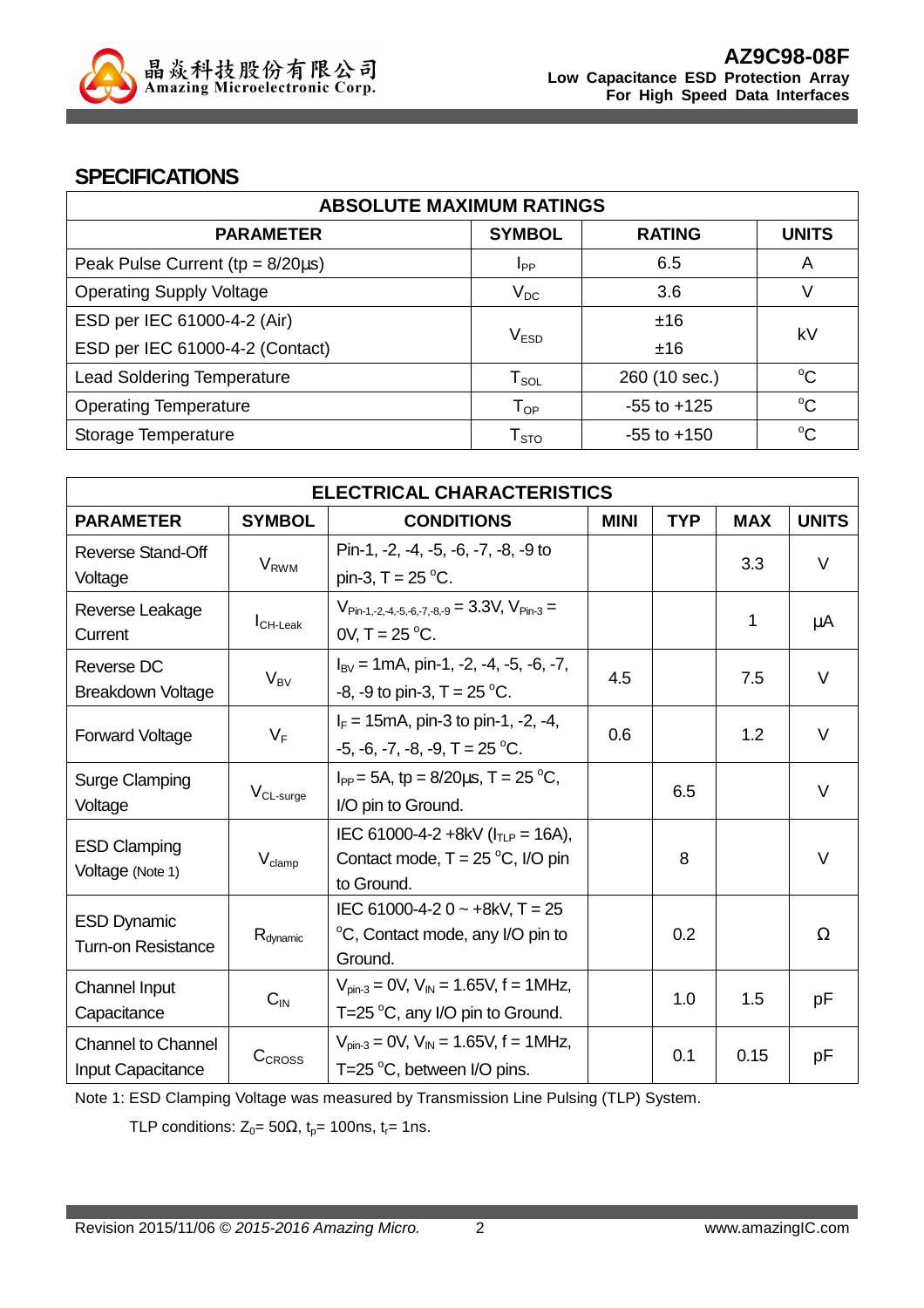

#### **Typical Characteristics**





**Transmission Line Pulsing (TLP) M easurement**





**Typical Varaiation of CIO-to-IO vs. VIN**

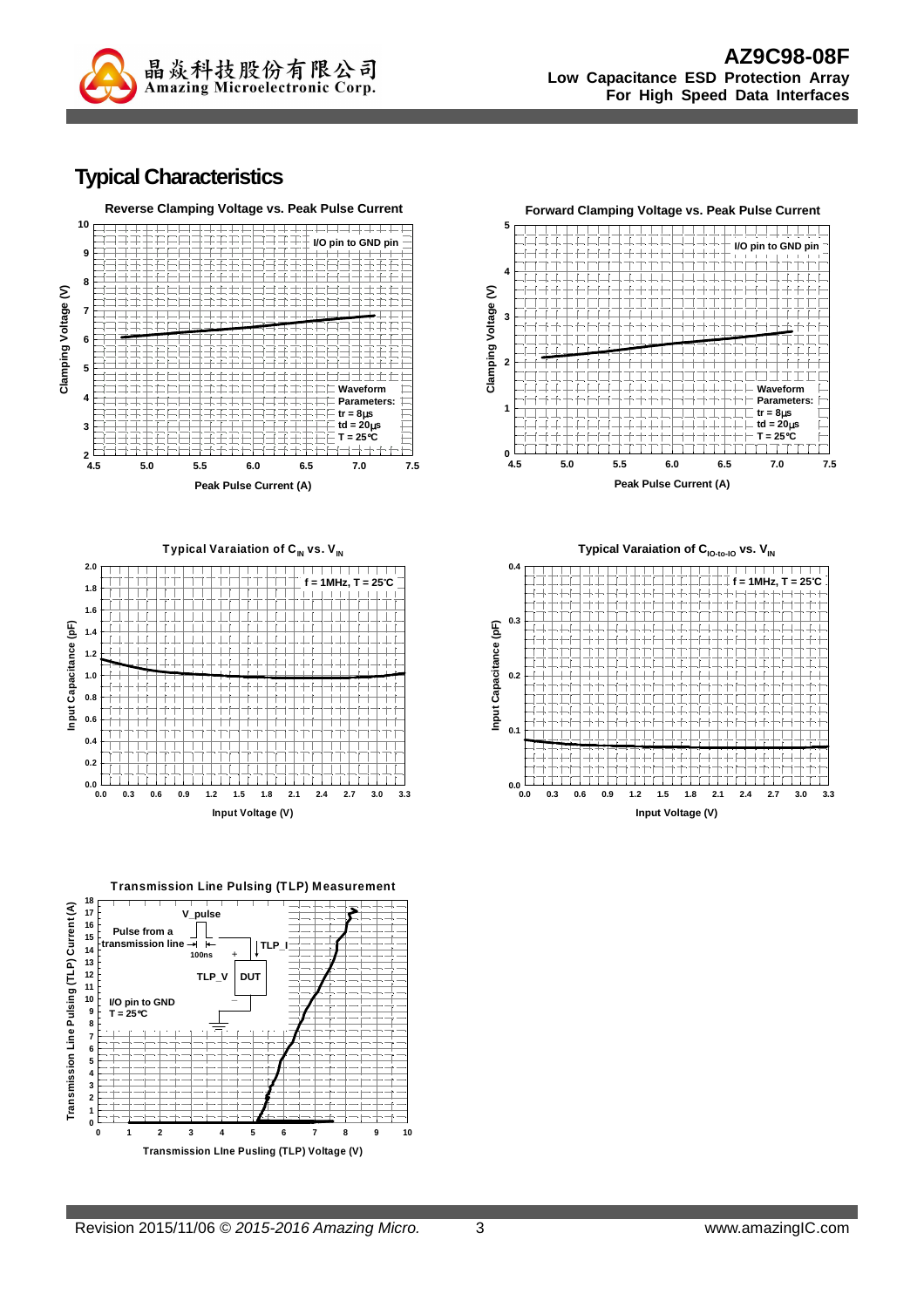

### **Applications Information**

The AZ9C98-08F is designed to protect 8 high-speed data lines from transient over-voltage (such as ESD stress pulse). The device connection of AZ9C98-08F is shown in the Fig. 1. In Fig. 1, the 8 protected high-speed data lines are connected to the ESD protection pins (pin1, pin2, pin4, pin5, pin6, pin7, pin8, and pin9) of AZ9C98-08F. The AZ9C98-08F is designed for allowing the traces to run straight through the device to simplify the PCB layout. The ground pin (pin3) of AZ9C98-08F is a negative reference pin. This pin should be directly connected to the GND rail of PCB. To get minimum parasitic inductance, the path length should keep as short as possible.

AZ9C98-08F can provide ESD protection for 8 I/O signal lines simultaneously. If the number of I/O signal lines is less than 8, the unused I/O pins can be simply left as NC pins.

|                  | I/O1             |   |   | Data line  |                        |
|------------------|------------------|---|---|------------|------------------------|
|                  |                  |   |   |            |                        |
|                  | $UO2$            | 1 |   | Data line  |                        |
| To I/O-port      |                  |   |   |            | <b>To Protected IC</b> |
| <b>Connector</b> | I/O <sub>3</sub> |   | 9 | Data line  |                        |
|                  |                  |   |   |            |                        |
|                  | IO4              | 2 |   | Data line  |                        |
|                  |                  |   |   |            |                        |
|                  | GND I            |   | 8 | AZ9C98-08F |                        |
|                  | IO <sub>5</sub>  | 3 |   | Data line  |                        |
|                  |                  |   |   |            |                        |
|                  | I/O 6            |   | 7 | Data line  |                        |
| To I/O-port      |                  |   |   |            |                        |
| <b>Connector</b> | $IO$ 7           | 4 |   | Data line  | <b>To Protected IC</b> |
|                  |                  | 5 |   |            |                        |
|                  | $IO$ 8           |   | 6 | Data line  |                        |
|                  |                  |   |   |            |                        |

**Fig. 1 Data lines connection of AZ9C98-08F.**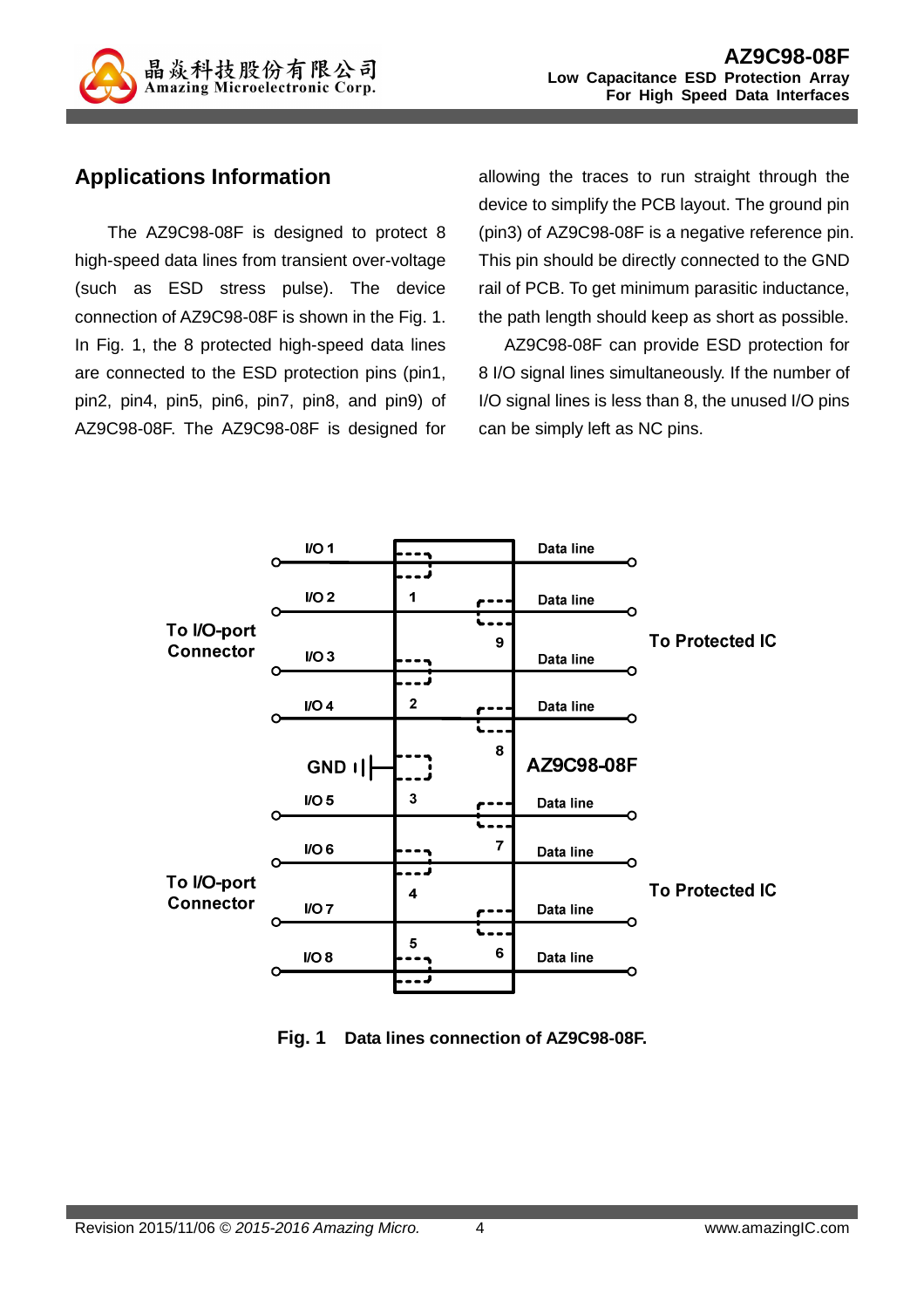

# **Mechanical Details**

### DFN3810P9E PACKAGE DIAGRAMS



#### PACKAGE DIMENSIONS

| <b>Millimeters</b><br><b>SYMBOL</b> |           | <b>Inches</b> |           |       |
|-------------------------------------|-----------|---------------|-----------|-------|
|                                     | Min.      | Max.          |           | Max.  |
| A                                   | 0.450     | 0.550         | 0.018     | 0.022 |
| A1                                  | 0.000     | 0.050         | 0.000     | 0.002 |
| Α3                                  | 0.150REF. |               | 0.006REF. |       |
| D                                   | 3.700     | 3.900         | 0.146     | 0.154 |
| Е                                   | 0.900     | 1.100         | 0.035     | 0.043 |
| b                                   | 0.150     | 0.250         | 0.006     | 0.010 |
| е                                   | 0.800TYP. |               | 0.031TYP. |       |
| e1                                  | 0.900TYP. |               | 0.035TYP. |       |
|                                     | 0.200     | 0.400         | 0.008     | 0.016 |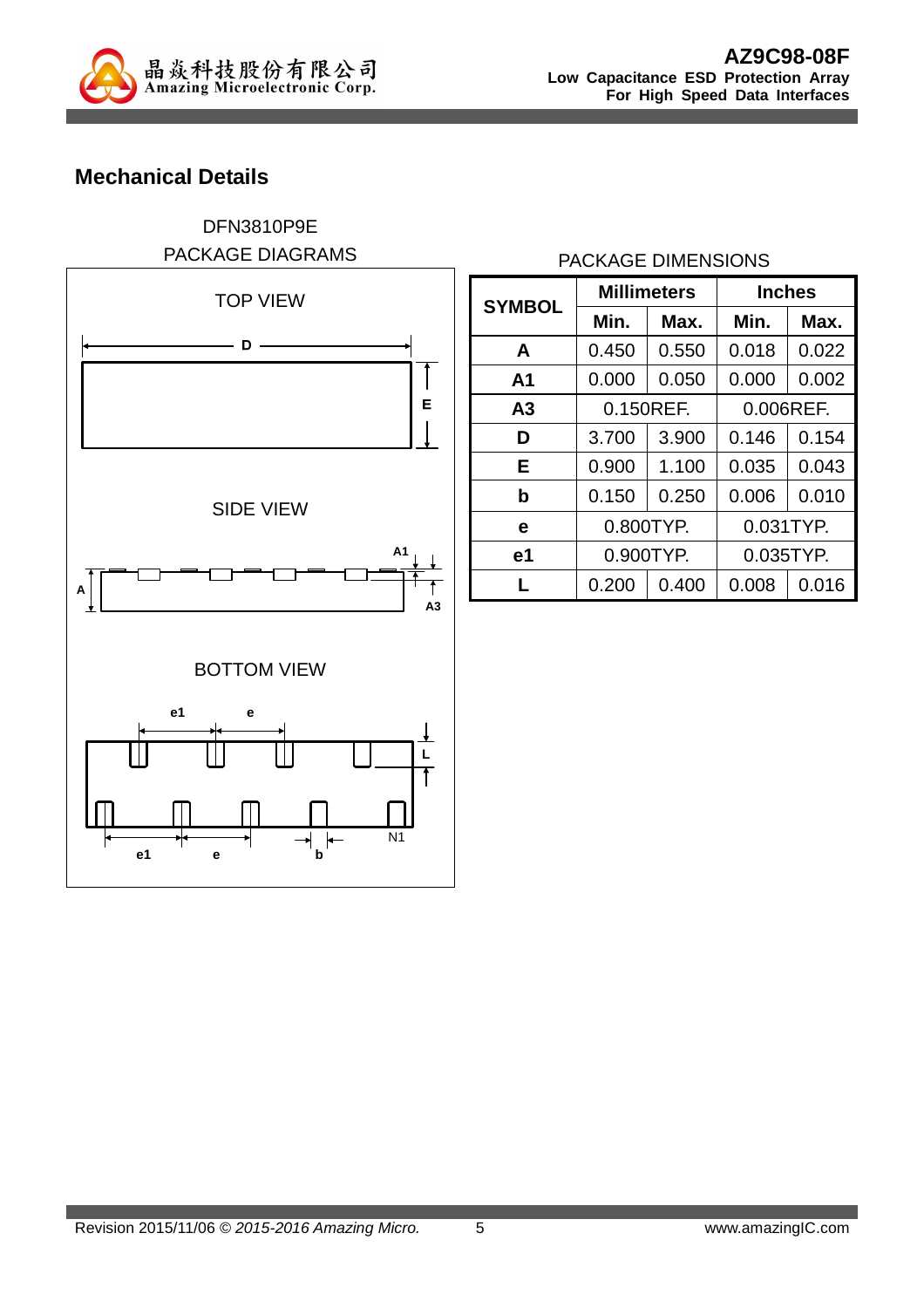

# **LAND LAYOUT**



Notes:

This LAND LAYOUT is for reference purposes only. Please consult your manufacturing partners to ensure your company's PCB design guidelines are met.

| <b>Dimensions</b> |                    |  |  |
|-------------------|--------------------|--|--|
| <b>Index</b>      | <b>Millimeters</b> |  |  |
| A                 | 0.95               |  |  |
| B                 | 0.35               |  |  |
| C <sub>1</sub>    | 0.80               |  |  |
| C <sub>2</sub>    | 0.90               |  |  |
| X                 | 0.20               |  |  |
| Y                 | 0.60               |  |  |
| Z                 | 1.55               |  |  |

## **MARKING CODE**



C398V=Device Code

X=Date Code

**Y=Control Code** 

| <b>Part Number</b>         | <b>Marking Code</b> |
|----------------------------|---------------------|
| AZ9C98-08F<br>(Green Part) | <b>C398VXY</b>      |

Note. Green means Pb-free, RoHS, and Halogen free compliant.